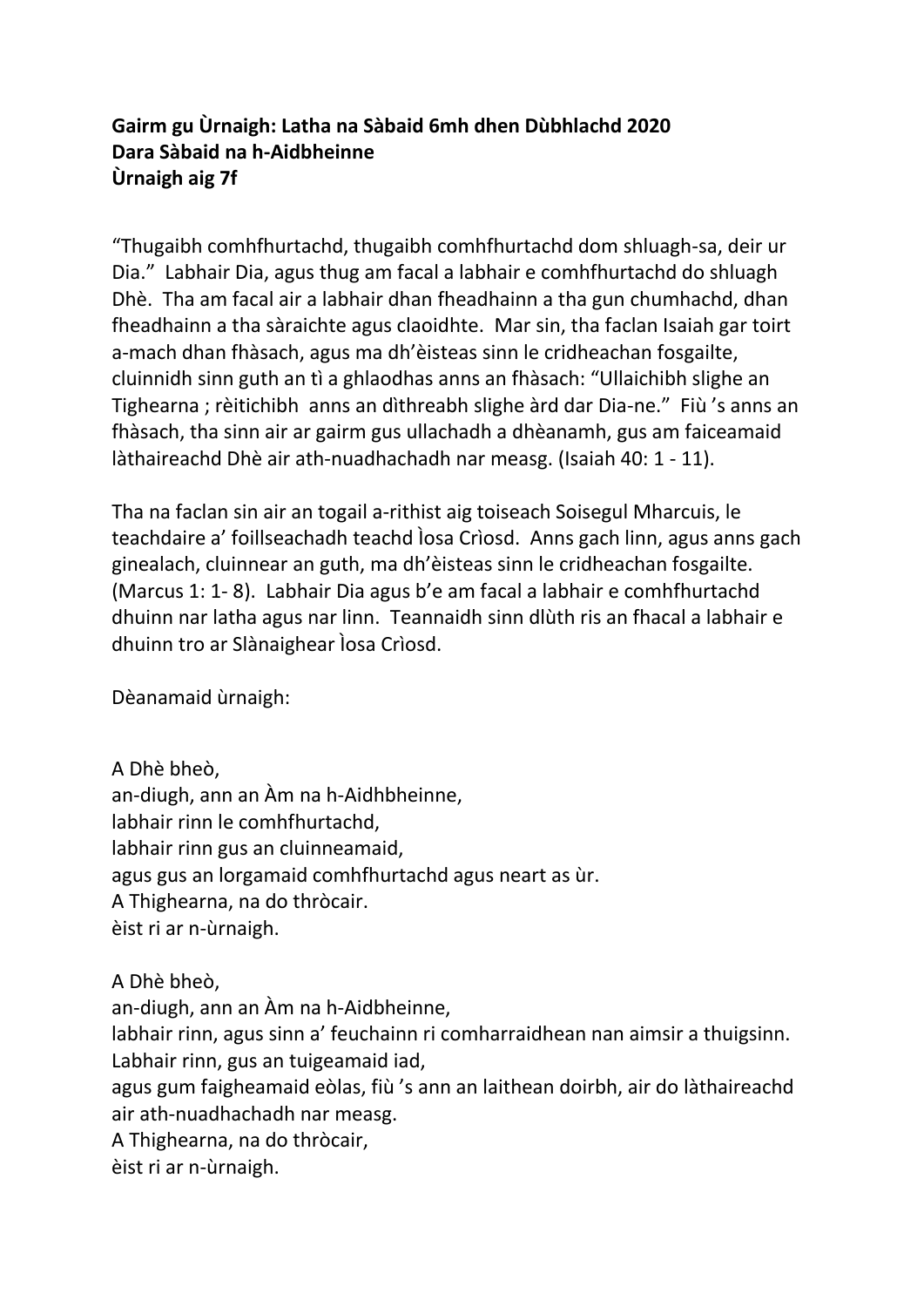A Dhè bheò, an-diugh, ann an Àm na h-Aidbheinne, labhair rinn san fhàsach, labhair rinn ann an àiteachan cruaidh, agus cuir nar cuimhne na h-amannan anns an do choinnich thu rinn. A Thighearna, na do thròcair, èist ri ar n-ùrnaigh.

A Dhè bheò, an-diugh, ann an Àm na h-Aidbheinne. labhair rinn gun ionnsachamaid mu na glinn air an àrdachadh, mu na slèibhtean agus na cnuic air an ìsleachadh airson ullachadh do shlighe, agus gum foillseachamaid teachd an Tighearna a-rithist! A Thighearna, na do thròcair, èist ri ar n-ùrnaigh.

A Dhè bheò, an-diugh, aig Àm na h-Aidhbheinne, labhair riutha a tha aonaranach agus fo bhròn. labhair riutha a tha fo chùram agus fo eagal, agus treòraich sinn, mar a threòraicheas am buachaille, Ìosa Crìosd ar Tighearna, a threud. A Thighearna, na do thròcair, èist ri ar n-ùrnaigh.

Soidhnichte:

An Ceart Urramach Màrtainn Fair, Moderàtor Àrd-Sheanadh Eaglais na h-Alba

Am Fìor Urramach Leo Cushley, Àrd-Easbaig Chill Rìmhinn agus Dùn Èideann

Am Fìor Urramach Marcus Strange, Primus as leth Colaiste nan Easbaigean, Eaglais Easbaigeach na h-Alba

An t-Urramach Iain Fulton, Moderàtor, Eaglais Shaor Aonaichte na h-Alba